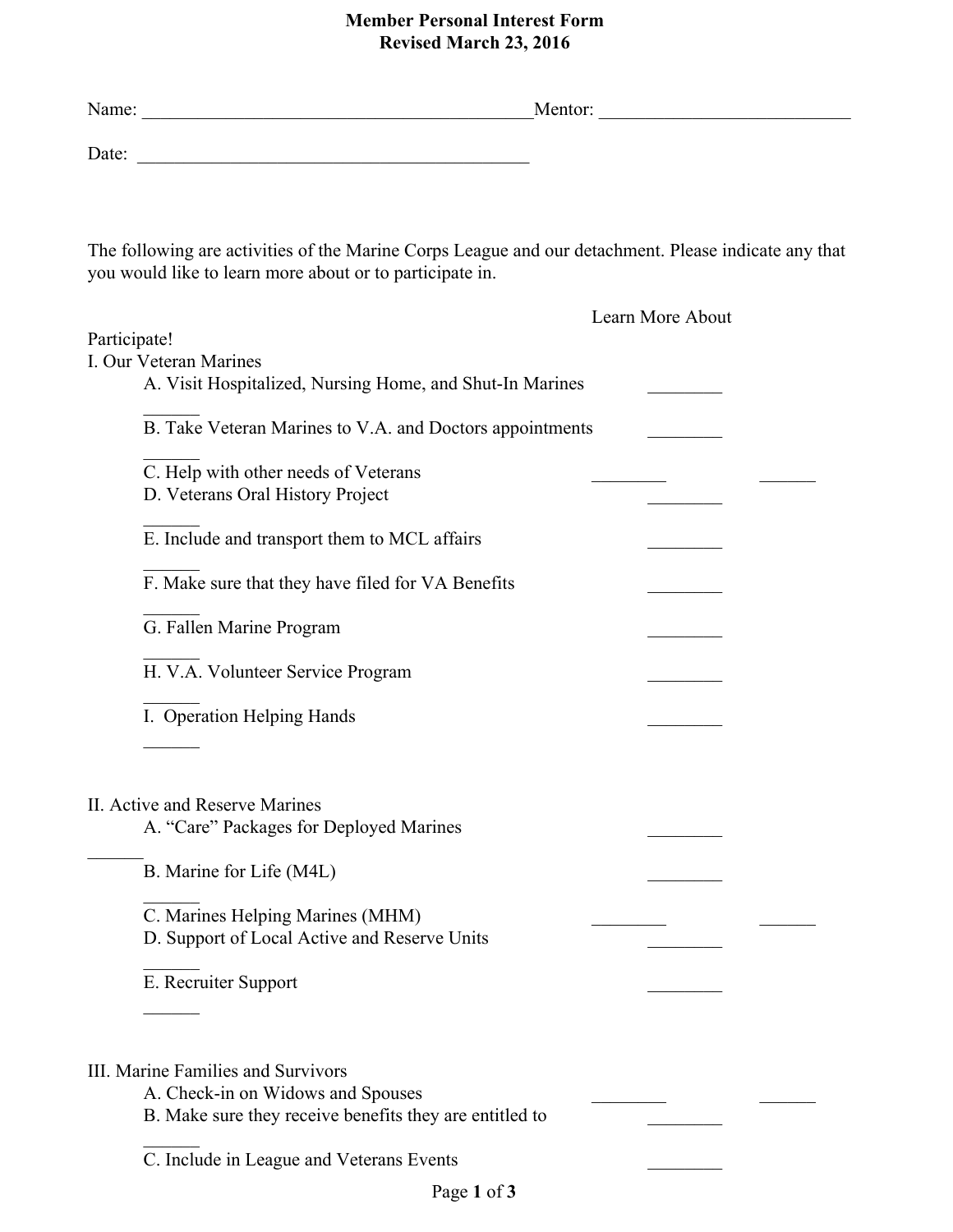## **Member Personal Interest Form Revised March 23, 2016**

|                                                                                                                          | Mentor: |
|--------------------------------------------------------------------------------------------------------------------------|---------|
|                                                                                                                          |         |
|                                                                                                                          |         |
| D. Rose Program                                                                                                          |         |
|                                                                                                                          |         |
| IV. Youth of America and our Community<br>A. Toys for Tots                                                               |         |
| T4T Golf Tournament                                                                                                      |         |
| T4T Barnes & Nobel book collection<br>B. Young Marines of the Marine Corps League                                        |         |
| C. Boy Scouts Recognition and Awards                                                                                     |         |
| D. JROTC and ROTC Recognition and Awards                                                                                 |         |
| E. Youth Physical Fitness (YPF) Program                                                                                  |         |
| F. Flag Etiquette Classes to schools                                                                                     |         |
| G. High School Scholarship Program<br>H. Moonlight Golf Program (supports scholarships)<br>I. Camp Villages Flag Program |         |
| J. Special Events                                                                                                        |         |
|                                                                                                                          |         |
| V. Doing Marine "Things"<br>A. Meeting and being with fellow Marines                                                     |         |
| B. Newsletter editing, writing or photography                                                                            |         |
| C. Marksmanship Competition                                                                                              |         |
| D. Web Design or Maintenance                                                                                             |         |
| E. Americanism Program and/or Historian                                                                                  |         |
| F. Color Guard and/or Honor Guard                                                                                        |         |